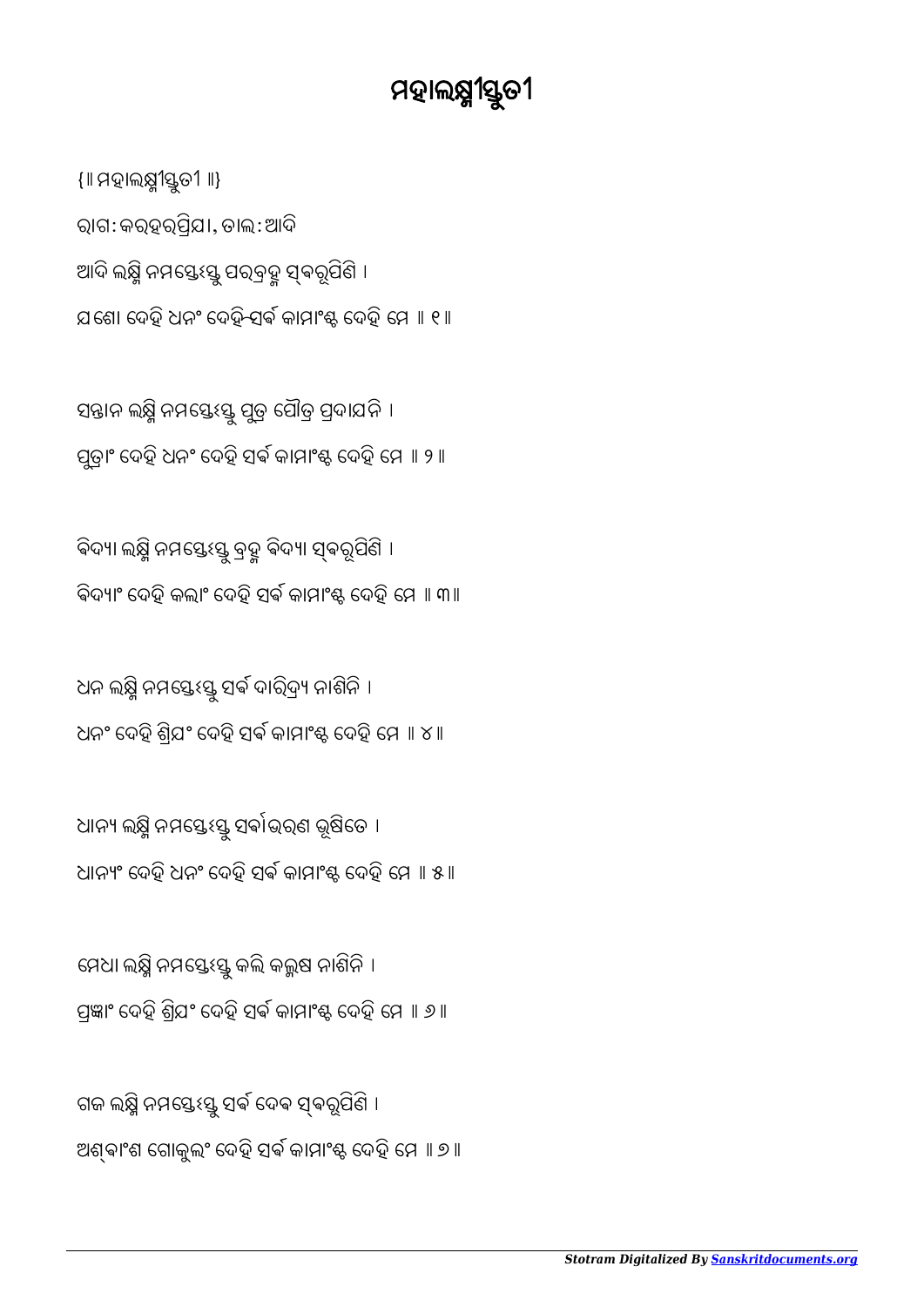ମଂଗଲେ ମଂଗଲାଧାରେ ମାଂଗଲେ୍ୟ ମଂଗଲ ପ୍ରଦେ ।

ସାମ୍ରାଜ୍ୟ ଲକ୍ଷ୍ନ ନମସ୍ତେଽସ୍ତୁ ଭୁକ୍ତ ମୁକ୍ତ ପ୍ରଦାଯନ । ମୋକ୍ଷଂ ଦେହି ଶ୍ରିଯଂ ଦେହି ସର୍ବ କାମାଂଷ୍ଟ ଦେହି ମେ ॥ ୧୫ ॥

ସୌନ୍ଦର୍ଯ ଲକ୍ଷ୍ମି ନମସ୍ତେଽସ୍ତୁ ସର୍ବାଲଂକାର ଶୋଭିତେ । ରୂପଂ ଦେହ ଶ୍ରଯଂ ଦେହ <del>ସ</del>ବ କାମାଂ୫୍ଟ ଦେହ ମେ ॥ ୧୪ ॥<br>'

ସବ୍ଧ ଲକ୍ଷ୍ନ ନମସ୍ତେଽସ୍ତୁ ସବ ସବ୍ଧ ପ୍ରଦାଯନ । ସିଦ୍ଧିଂ ଦେହି ଶ୍ରିଯ° ଦେହି ସର୍ବ କାମାଂଷ୍ଟ ଦେହି ମେ ॥ ୧୩॥

ଆରୋଗ୍ୟ ଲକ୍ଷ୍ମି ନମସ୍ତେଽସ୍ତୁ ସର୍ବ ରୋଗ ନିବାରଣି । ଆଯୁଦେହ ଶ୍ରଯଂ କେହ ସବ କାମାଂଈ୍ଟ ଦେହ ମେ ॥ ୧୨ ॥<br>'

କୀତି ଲକ୍ଷ୍ନି ନମସ୍ତେଽସ୍ତୁ ବିଷ୍ଟୁବକ୍ଷ ସ୍ଥଲ ସ୍ଥିତେ । କୀର୍ତିଂ ଦେହି ଶ୍ରିଯଂ ଦେହି ସର୍ବ କାମାଂඝ୍ଚ ଦେହି ମେ ॥ ୧୧॥

ଭାଗ୍ୟ ଲକ୍ଷ୍ମି ନମସ୍ତେଽସ୍ତୁ ସୌମାଂଗଲ୍ୟ ବିବର୍ଧିନି । ଭାଗ୍ୟଂ ଦେହି ଶ୍ରିଯଂ ଦେହି ସର୍ବ କାମାଂଷ୍ଟ ଦେହି ମେ ॥ ୧୦॥

ଜଯ ଲକ୍ଷ୍ମି ନମସ୍ତେଽସ୍ତୁ ସର୍ବ କାର୍ଯ ଜଯପ୍ରଦେ । ଜଯ° ଦେହି ଶୁଭ୍ଂ ଦେହି ସର୍ବ କାମାଂଷ୍ଟ ଦେହି ମେ ॥ ୯ ॥

ଧୀର ଲକ୍ଷ୍ନି ନମସ୍ତେଽସ୍ତୁ ପରାଶକ୍ତି ସ୍ବରୂପିଣି । କୀର୍ଯଂ ଦେହି ବଲଂ ଦେହି ସର୍ବ କାମାଂ୫ ଦେହି ମେ ॥ ୮ ॥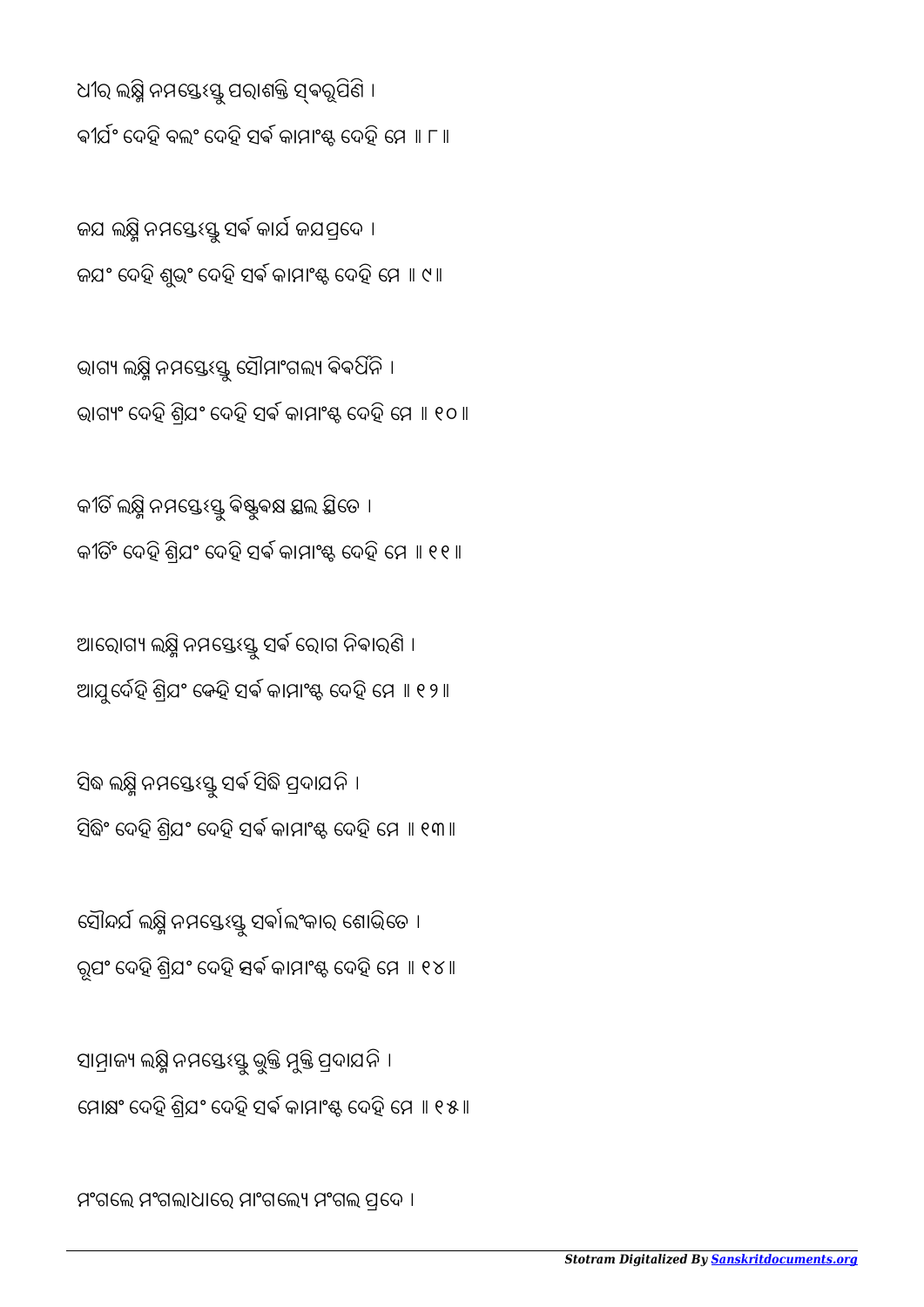ମଂଗଲାଥଂ ମଂଗେଲଶି ମାଂଗଲଂ େଦହି େମ ସଦା ॥ ୧୬॥

ସର୍ବ ମଂଗଲ ମାଂଗଲ୍ୟେ ଶିବେ ସର୍ବାର୍ଥ ସାଧିକେ । ଶରଣ୍ୟେ ତ୍ରଯମ୍ଭକେ ଦେବି ନାରାଯଣି ନମ୍ମୋଃସ୍ତୁତେ ॥ ୧୭ ॥

ଶୁଭଂ ଭବତୁ କଲ୍ୟାଣୀ ଆଯୁରାରୋଗ୍ୟ ସମ୍ପଦାମ୍ । ମମ ଶତ୍ରୁ ବିନାଶାଯ ଦୀପ ଜ୍ୟୋତି ନମୋଽସ୍ତୁତେ ॥ ୧୮ ॥

ଦୀପ ଜ୍ୟୋତି ନମ୍ପୋଽସ୍ତୁତେ, ଦୀପ ଜ୍ୟୋତି ନମ୍ପୋଽସ୍ତୁତେ ॥

Salutations to the Adi LakShmi, who is the embodiment of the Absolute, give me fame, give me wealth, fulfill all my desires. 1 Salutations to Santhana LakShmi, who is the giver of sons and grandsons give me sons, give me wealth, fulfill all my desires. 2 Salutations to Vidya LakShmi, who is the embodiment of the Highest Knowledge of the Absolute give me knowledge, give me the arts, fulfill all my desires. 3 Salutations to Dhana LakShmi, who is the destroyer of all forms of poverty give me wealth, give me prosperity, fulfill all my desires. 4 Salutations to Dhanya LakShmi, who is decorated with all ornaments give me food grains, give me wealth, fulfill all my desires. 5 Salutations to medhA LakShmi, who is the destroyer of the evil effects of Kali Yuga

give me wisdom or awareness, give me prosperity, fulfill all my desires. 6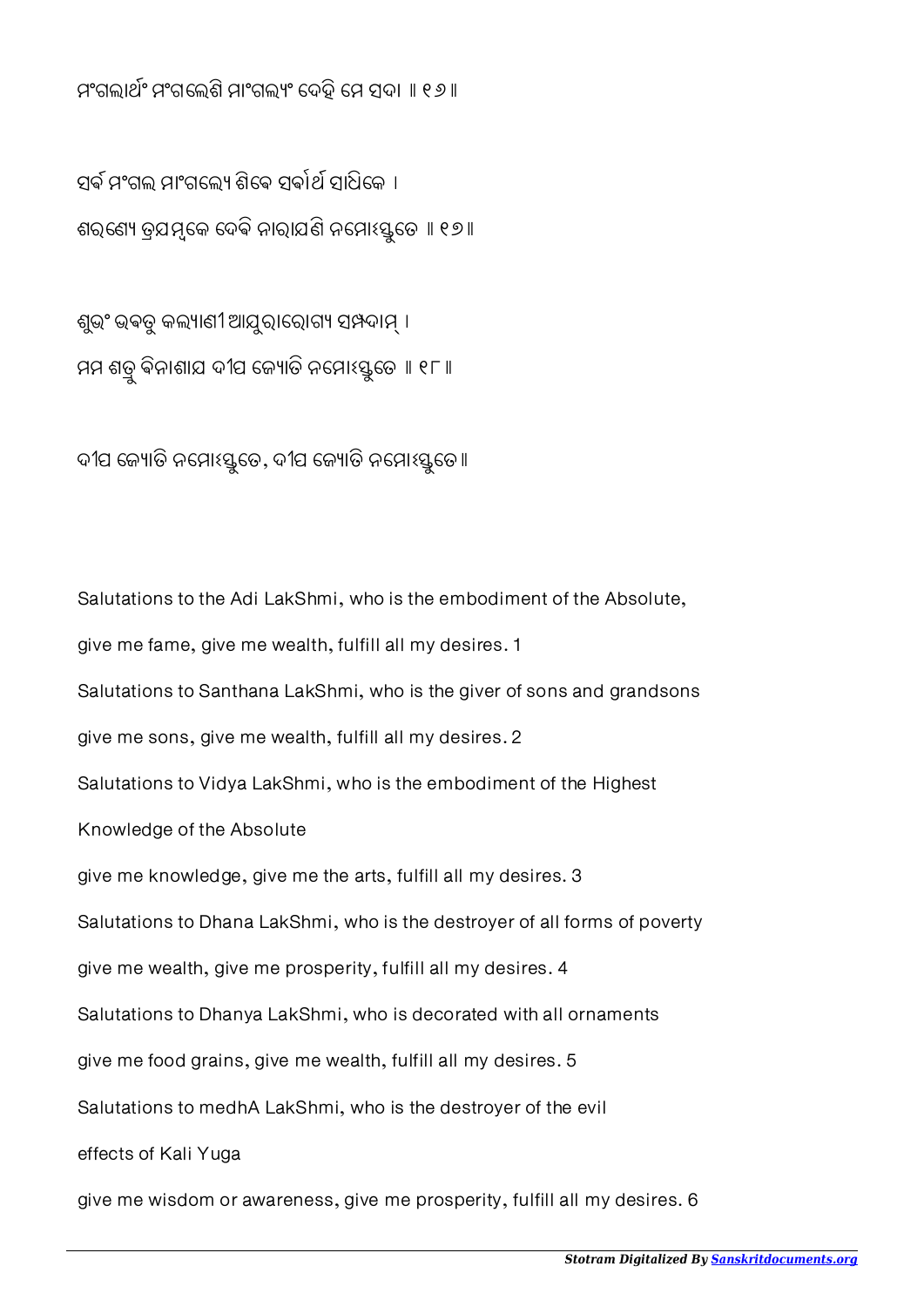Salutations to Gaja LakShmi, who is the embodiment of all the Gods give me horses and cows, fulfill all my desires. 7 Salutations to Dhira LakShmi, who is the embodiment of Absolute Energy give me valour, give me strength, fulfill all my desires. 8 Salutations to Jaya LakShmi, the giver of success in all endeavours give me victory or success, give me auspicousness, fulfill all my desires. 9 Salutations to bhagya lakShmi, who fosters auspiciousness give me good fortune, give me prosperity, fulfill all my desires. 10 Salutations to siddhi lakShmi, who abides in the chest of Vishnu give me success or attainment, give me prosperity, fulfill all my desires. 11 Salutations to Arogya Laksmi, who destroys all diseases and illnesses give me long life, give me prosperity, fulfill all my desires. 12 Salutations to Siddha lakShmi, the giver of all siddhis (attainments or spiritual powers) give me siddhis, give me prosperity, fulfill all my desires. 13 Salutations to Saundarya LakShmi, one who shines with all decorations give me beauty, give me prosperity, fulfill all my desires. 14 Salutations to Samrajya LakShmi, who gives enjoyment and liberation give me liberation, give me prosperity, fulfill all my desires. 15 Oh Auspicious one, giver of all forms of auspiciousness such as the mangalyam for the sake of auspiciousness, oh auspicious one, always give me mAngalayam. 16 I salute and take refuge in Narayani, the three-eyed one, who gives all auspiciousness, who is herself auspicuous and who fulfils all desires. 17

Salutations to the Flame of the lamp, which gives auspiciousness